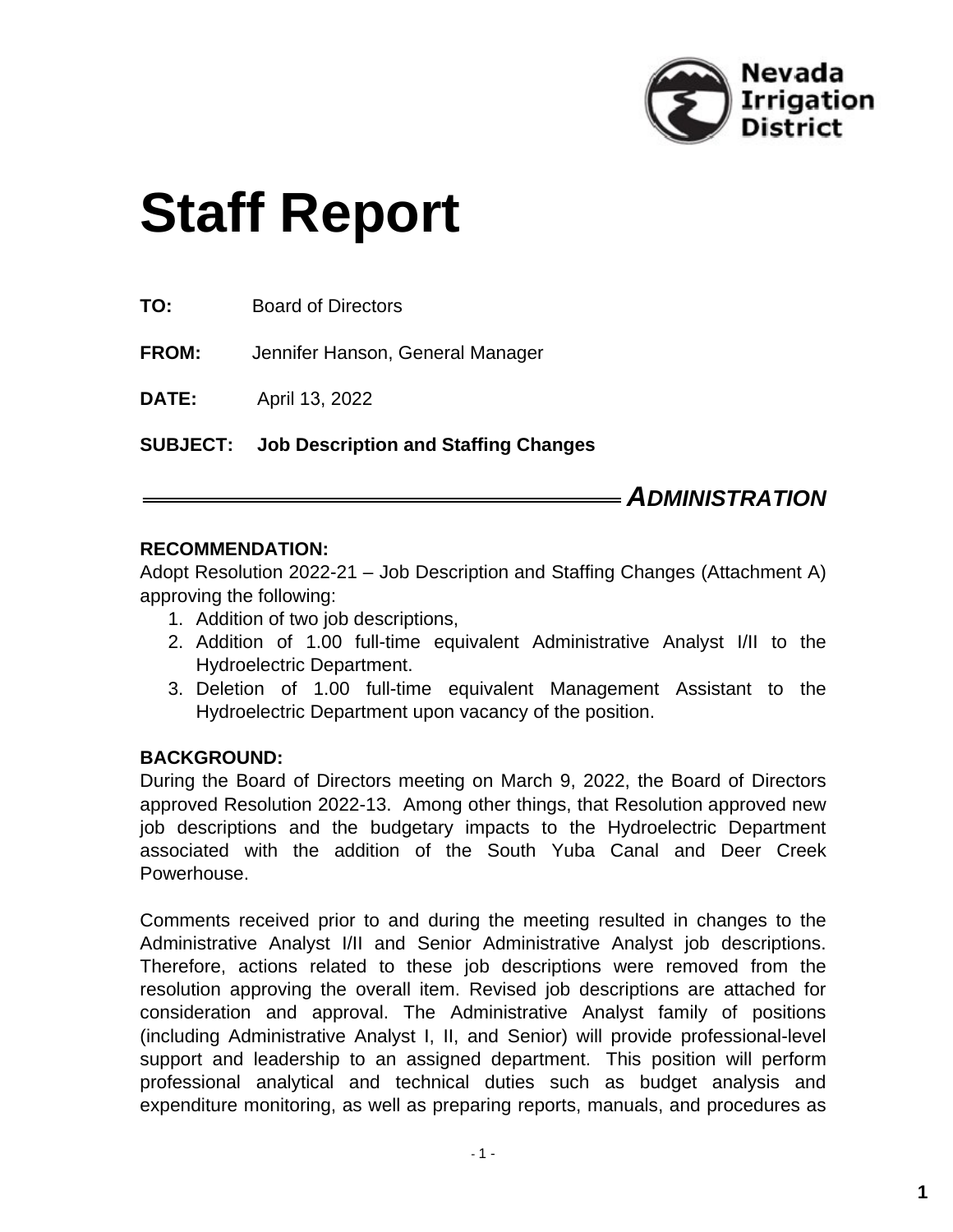needed. An Administrative Analyst will identify operational and administrative issues, aid in finding solutions, and assist in the implementation of the recommendations. The Administrative Analyst position is intended to complete high-level analytical tasks and self-lead complex projects.

The addition of the Administrative Analyst position in the Hydroelectric Department is necessary to support the Hydroelectric Department activities, including administration of the newly acquired of the South Yuba Canal and Deer Creek powerhouse. Along with the infrastructure will come unexpected challenges and require staff that is able to tackle a broad range of high-level responsibilities and can adapt quickly to needs as they arise. The Administrative Analyst will be able to look creatively at the changing needs and help to create and implement solutions and procedures as necessary.

While this action is only requesting the addition of one additional full time equivalent to the 2022 Annual Budget in the Hydroelectric Department, the job description will be available for use in other departments if the need arises and the Board authorizes the use of the position during the annual budget process.

The Management Assistant position in the Hydroelectric Department will be deleted from the budget upon vacancy of the position.

#### **BUDGETARY IMPACT:**

The budget associated with these changes was approved by Resolution 2022-13 on March 9, 2022.

Attachments: (2)

- Attachment A Resolution 2022-21
- Attachment B Administrative Analyst I/II and Senior Administrative Analyst Job Descriptions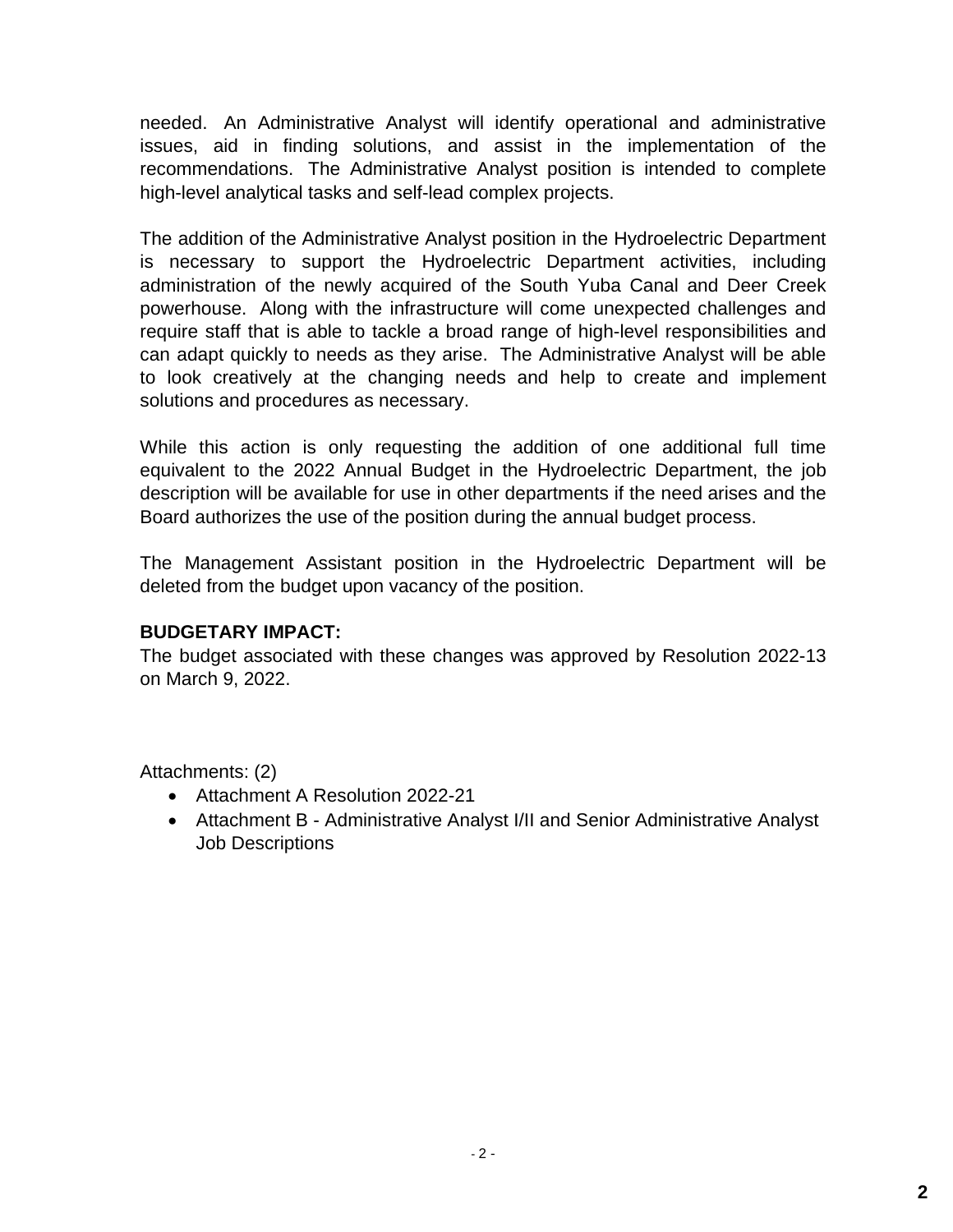

# RESOLUTION NO. 2022-21 OF THE BOARD OF DIRECTORS OF THE NEVADA IRRIGATION DISTRICT

#### **Job Description and Staffing Changes**

**WHEREAS,** During the Board of Directors meeting on March 9, 2022 the Board of Directors approved Resolution 2022-13. Among other things, that Resolution approved new job descriptions and the budgetary impacts to the Hydroelectric Department associated with the addition of the South Yuba Canal and Deer Creek Powerhouse.

**WHEREAS**, Comments received prior to and during the Board of Directors Meeting on March 9, 2022 resulted in changes to the Administrative Analyst I/II and Senior Administrative Analyst job descriptions and delayed action on the position associated with it.

**WHEREAS**, Additional responsibility associated with the addition of the South Yuba Canal and Deer Creek Powerhouse acquisition requires approval of job description and staffing changes.

**WHEREAS,** The full-time equivalent position of the Management Assistant will be deleted from the Hydroelectric Department upon vacancy.

**NOW THEREFORE, BE IT RESOLVED** by the Board of Directors of Nevada Irrigation District:

- 1. The Board of Directors hereby approves the job descriptions for Administrative Analyst I/II and Senior Administrative Analyst; and
- 2. The Board of Directors hereby approves the addition of one Full Time Equivalent Administriave Analyst I/II to 2022 Hydroelectric staffing levels.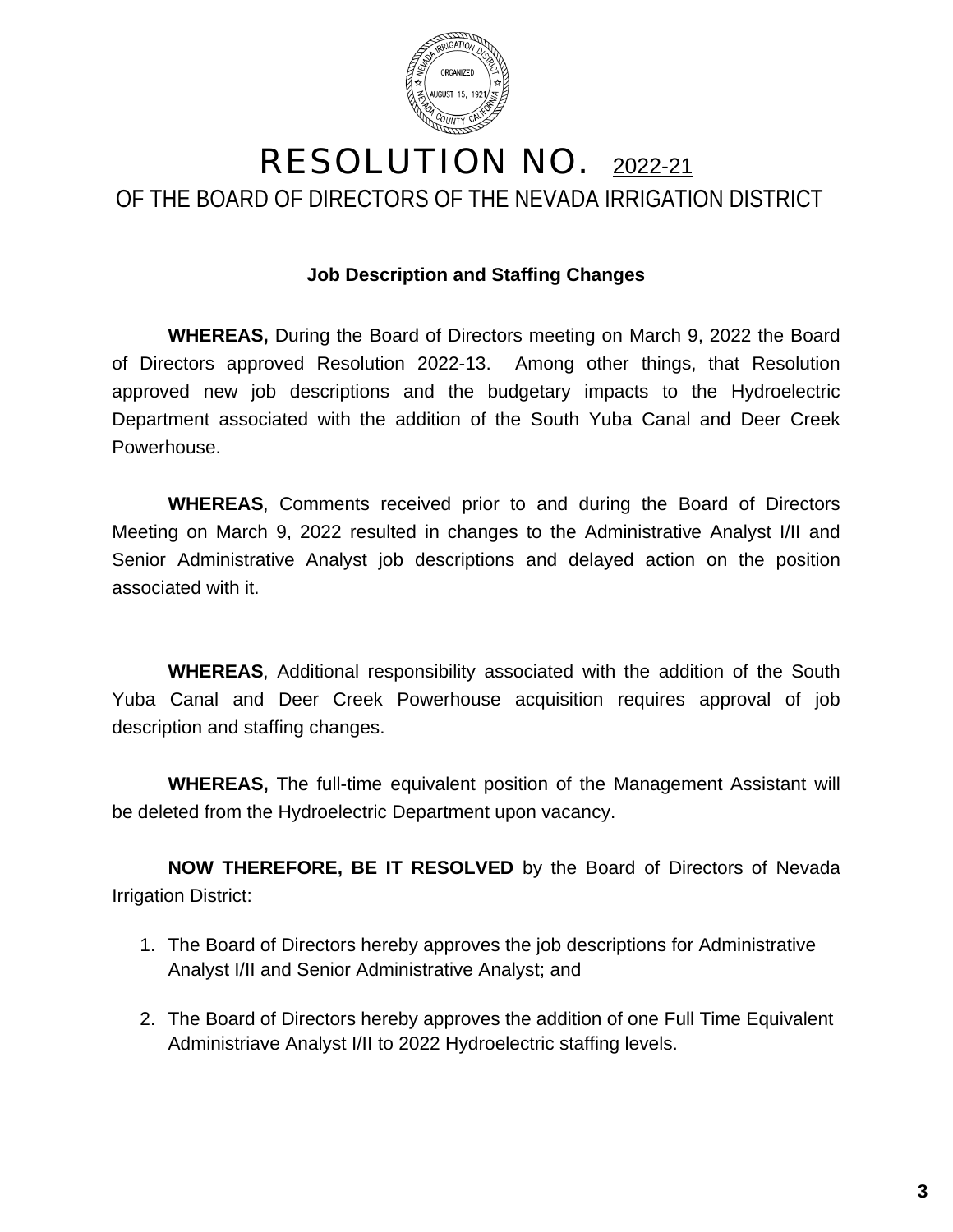Resolution No. 2022-18 Job Description and Staffing Changes Page 2

- 3. The Board of Directors hereby approves the deletion of one Full Time Equivalent Management Assistant to 2022 Hydroelecric Department staff levels upon vacancy of the position.
- 4. The Board of Directors hereby authorizes the General Manager to execute the agreements necessary to cause the actions contemplated by this resolution.

**\* \* \* \* \***

**PASSED AND ADOPTED** by the Board of Directors of the Nevada Irrigation District at a regular meeting held on the 13<sup>th</sup> day of April 2022, by the following vote:

| AYES:            | Directors: |
|------------------|------------|
| <b>NOES:</b>     | Directors: |
| ABSENT:          | Directors: |
| <b>ABSTAINS:</b> | Directors: |

President of the Board of Directors

\_\_\_\_\_\_\_\_\_\_\_\_\_\_\_\_\_\_\_\_\_\_\_\_\_\_\_\_\_\_\_\_\_\_\_

**Attest:**

Secretary to the Board of Directors

\_\_\_\_\_\_\_\_\_\_\_\_\_\_\_\_\_\_\_\_\_\_\_\_\_\_\_\_\_\_\_\_\_\_\_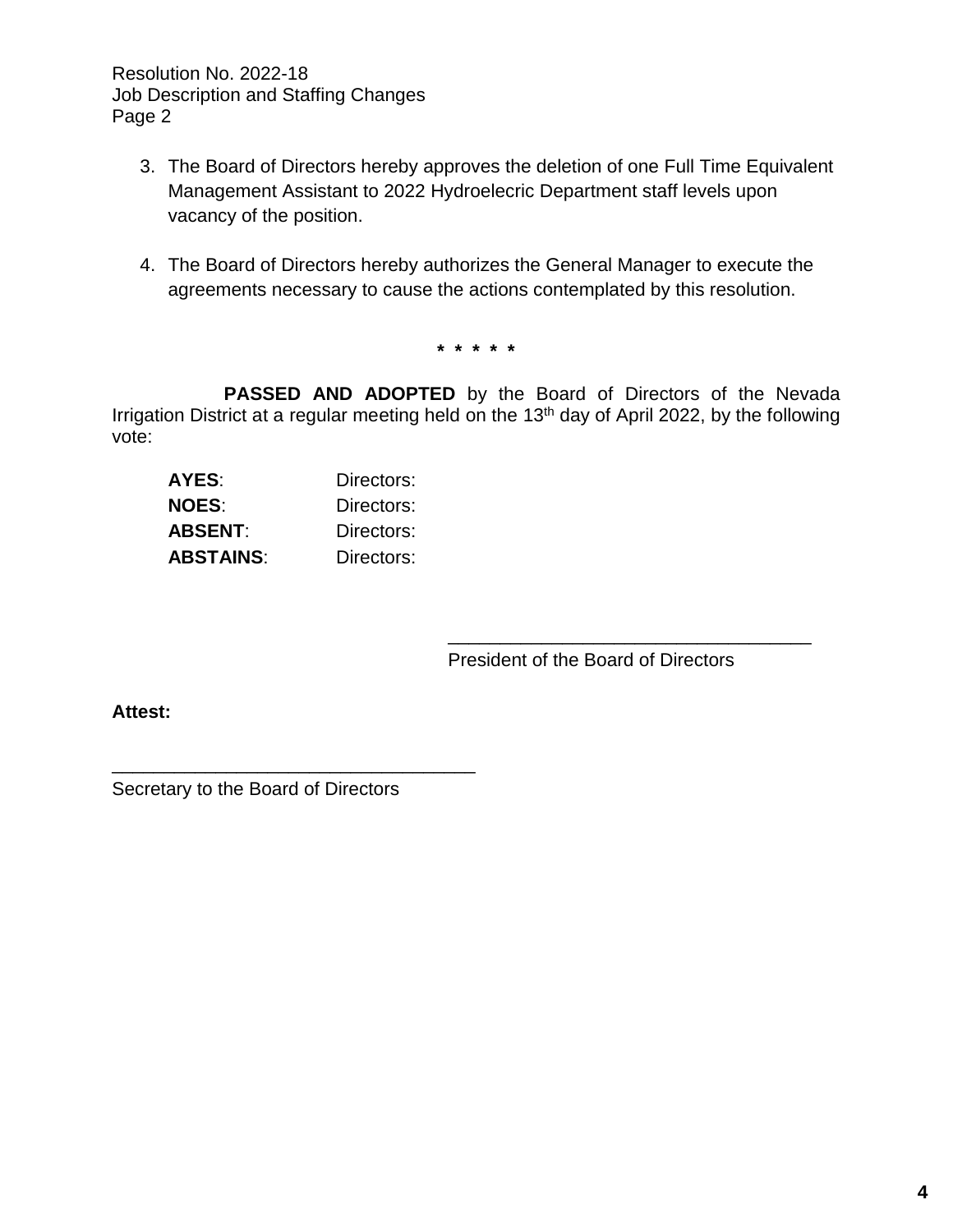| NEVADA IRRIGATION DISTRICT<br><b>Job Description</b>                                                                                                                                                           |                                          |                                           |                            |  |
|----------------------------------------------------------------------------------------------------------------------------------------------------------------------------------------------------------------|------------------------------------------|-------------------------------------------|----------------------------|--|
|                                                                                                                                                                                                                | Job Title:   Administrative Analyst I/II | Reports To:                               | <b>Assigned Supervisor</b> |  |
| Salary<br>Range:                                                                                                                                                                                               | A95 / B17                                | Approved by<br><b>Board of Directors:</b> | xx/xx/xxxx                 |  |
| <b>FLSA</b><br>Status:                                                                                                                                                                                         | Non-exempt                               | Unit:                                     | <b>Office</b>              |  |
| Class specifications are intended to present a descriptive list of the range of duties performed by employees in the class.<br>Specifications are not intended to reflect all duties performed within the job. |                                          |                                           |                            |  |

#### **Definition**

Under supervision, learns to perform and performs professional analytical and technical doodies; performs general and complex administrative duties; develops, implements, and administers assigned program responsibilities, including budget preparation, revenue analysis and project/program specific financial management; conducts analytical research, performs grant coordination and reporting services; performs other related duties as assigned.

# **Distinguishing Characteristics**

Administrative Analyst I**:** This is the entry-level class in the Administrative Analyst series that allows the incumbent to develop journey level knowledge and abilities. Initially, under immediate supervision, incumbents perform the more routine and less complex support assignments while learning policies, procedures, and more in-depth analytical skills. As experience is gained, there is greater independence of action within established guidelines. This classification is alternatively staffed with Administrative Analyst II and incumbents may advance to the higher-level after gaining experience, demonstrating the ability to complete complex technical analysis, and demonstrating a level of proficiency that meets the qualifications of the higher-level class.

Administrative Analyst II: This is the journey level class in the Administrative Analyst series and is distinguished from the I level by the assignment of the full range of duties and the ability to work on assignments with limited supervision. Employees at this level receive only occasional instruction or assistance as new, unusual, or unique situations arise and are fully aware of the operating procedures and policies within the work unit. Positions in this class are normally filled by advancement from the I level

This class is distinguished from the next higher class of Senior Administrative Analyst in that the latter is expected to independently perform the full scope of administrative and technical analysis, research and manage new and current program activities as assigned.

#### **Supervision Received and Exercised**

#### Administrative Analyst I

Receives immediate supervision from assigned supervisory personnel.

#### Administrative Analyst II

Receives general supervision from assigned supervisory personnel.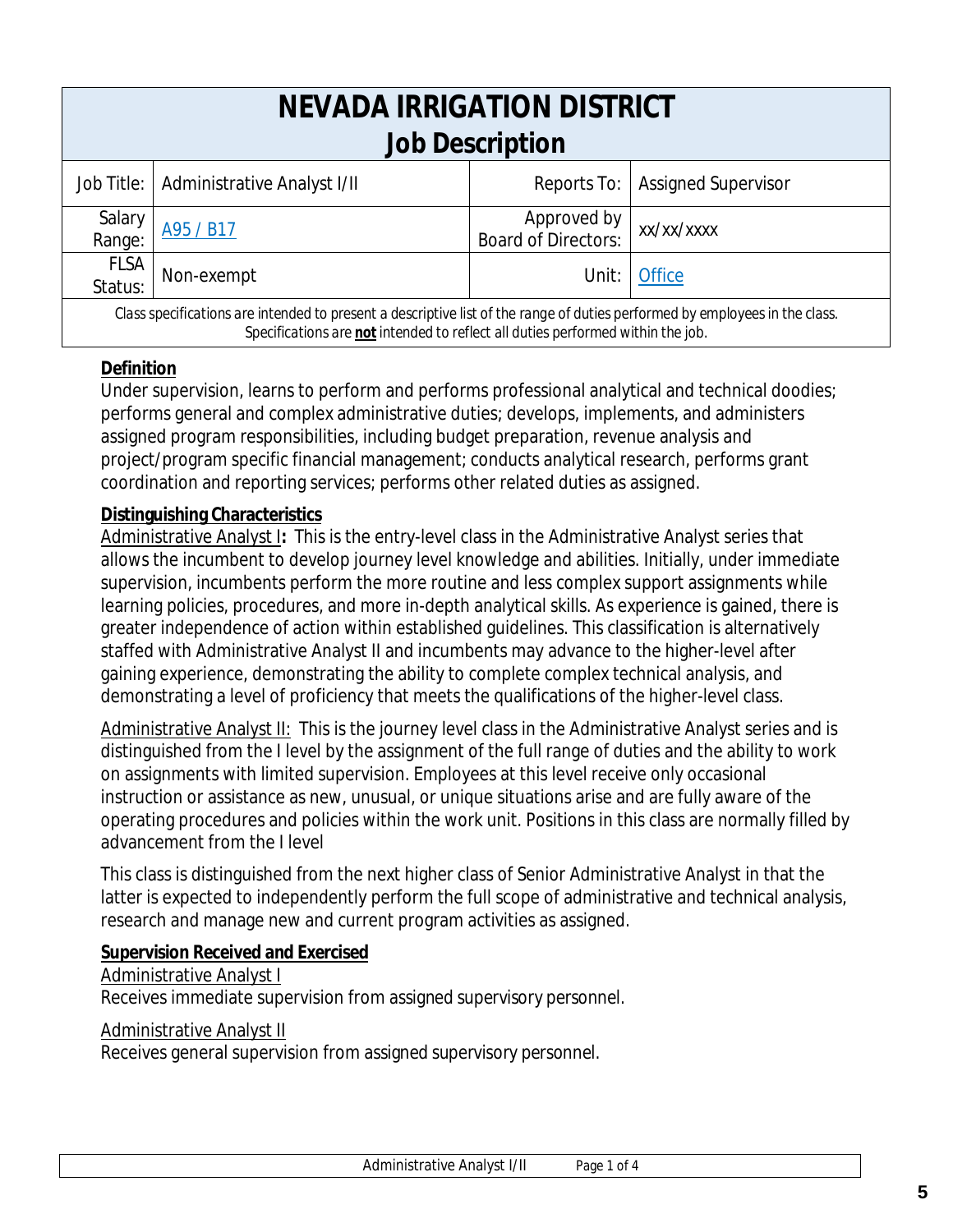#### **Essential Functions Statements**

*Essential and other important responsibilities and duties may include, but are not limited to, the following:*

- 1. Performs analytical and technical duties related to developing grants, projects, technical assessments, and policy development.
- 2. Carry out survey and research, as well as perform statistical analysis to address administrative, fiscal, personnel, and/or operational problems.
- 3. May serve as a project lead over a team responsible for developing and configuring management plans supporting the development of complex programs; defines and recommends processes for various technical environments.
- 4. Completes technical analysis related to regulatory compliance or enforcement.
- 5. Coordinates department revenue analysis and administration, and monitors expenditures.
- 6. Conducts research and technical analysis within the department.
- 7. Assists in development and implementation of policies, procedures, goals and objectives.
- 8. Coordinates grant services, including writing, scheduling, seeking out, and identifying grants and assigning staff to follow up with the application process as necessary.
- 9. Completes a variety of special projects; prepares a wide variety of reports, manuals, procedures and publications; conducts policy and legislative analysis.
- 10. Coordinates assigned work with related activities by other District departments, governmental organizations and public organizations; identifies interdepartmental cooperation opportunities.
- 11. Aid in resolving operational and administration issues; identify issues and conduct research to find alternative solutions; make and assist in the implementation of recommendations.
- 12. Assist the public with interpreting, understanding, and complying with District policies and procedures.
- 13. May represent the District on regional coordination groups.
- 14. Performs general administrative duties.

#### **Qualifications**

Knowledge of:

- Operational characteristics, services and activities of assigned program area.
- Principles, practices and methods of administrative and organizational analysis.
- Principles and practices of program and budget development and implementation.
- Grant writing and administration.
- Public administration policies and procedures.
- Principles, structuring and organization of municipal agencies.
- Methods and techniques of supervision, training and motivation.
- Basic principles of mathematics.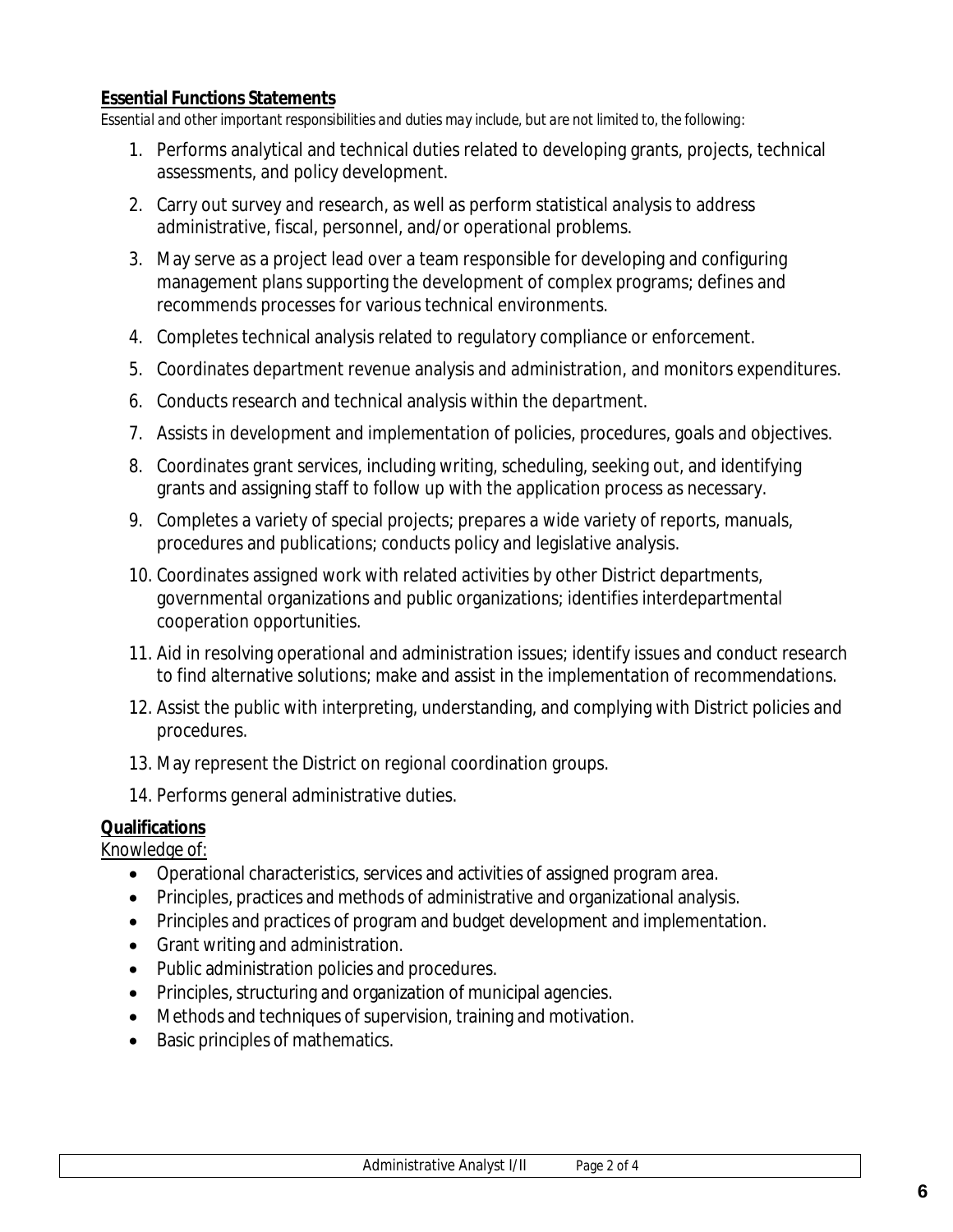- Applicable federal, state and local laws, codes and regulations.
- Methods and techniques of scheduling work assignments.
- Standard office procedures, practices and equipment.
- Modern office equipment including a computer and applicable software.
- Methods and techniques for record keeping and report preparation and writing.
- Proper English, spelling and grammar.

#### Ability to:

- Perform a full range of responsible analytical and administrative duties in support of assigned programs functions, and/or department involving the use of independent judgement and personal initiative.
- Analyze financial, budgetary, administrative, operational and organizational problems, evaluate alternatives and reach sound conclusions.
- Develop and coordinate work programs and grants; develop and administer a budget; prepare clear and concise administrative documents and reports; create and manage Excel spreadsheets.
- Research, compile, analyze, interpret and prepare a variety of fiscal, statistical and administrative reports.
- Implement, explain and apply applicable laws, codes and regulations.
- Read, interpret and record data accurately.
- Perform mathematical calculations quickly and accurately.
- Make adjustments to standard operating procedures to improve effectiveness and comply with regulatory changes as appropriate.
- Organize, prioritize and follow-up on work assignments.
- Work independently and as part of a team.
- Make sound decisions within established guidelines; analyze a complex issue and develop and implement an appropriate response.

# Responsibility to:

- Obey safe work practices, procedures, and regulations including wearing protective equipment and safety devices.
- Operate equipment in a careful and safe manner.
- Acknowledge the use of safeguards by other employees.
- Report any removal, displacement, damage, destruction, or tampering of safety devices, safeguards, notices or warnings.
- Report any safety risks or hazards to your supervisor or other management personnel.
- Report to your supervisor or other management personnel any work assignment that you feel would require you to perform the work in an unsafe manner.

# **Experience and Education Guidelines**

*Any combination of experience and education that would likely provide the required knowledge and abilities is qualifying. A typical way to obtain the knowledge and abilities would be:*

#### Experience:

Five years of responsible administrative, analytical and technical experience.

#### Education:

Administrative Analyst I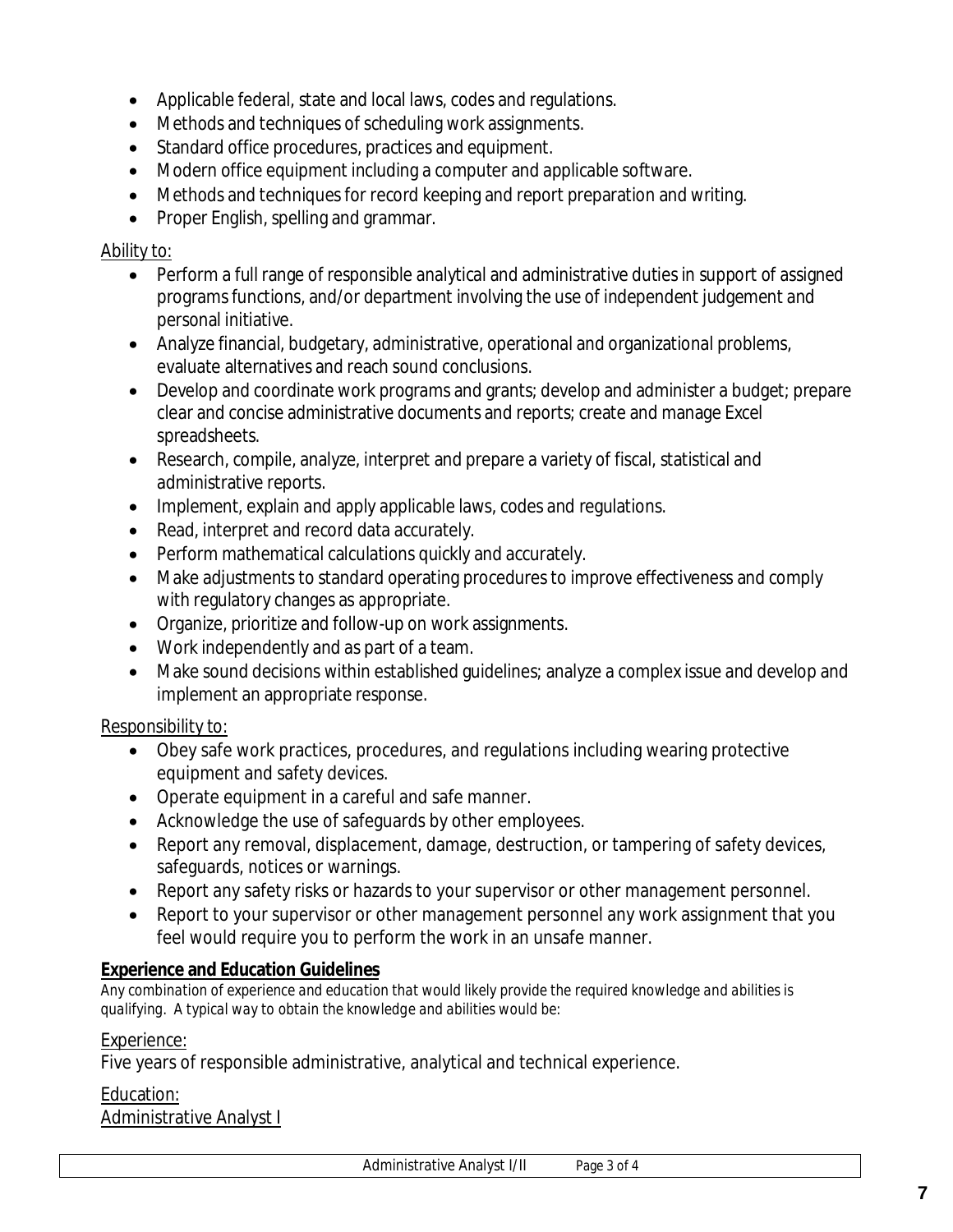A bachelor's degree in business or a related field may be substituted for the two years of experience.

#### Administrative Analyst II

In addition to the above, two years of experience equivalent to that of an Administrative Analyst I with Nevada Irrigation District.

#### License and Certificate:

Possession of a valid California driver's license.

#### **Working Conditions**

#### Environmental Conditions:

Work is normally performed in a temperature-controlled office environment subject to typical office noise. Some duties may include working in an outdoor environment, depending on assignment.

#### Physical Conditions:

Essential functions may require maintaining physical condition necessary to sit at desk for long periods of time; intermittently twist to reach equipment surrounding desk; perform simple grasping and fine manipulation; use telephone, write or use a keyboard to communicate through written means; and lift or carry weight of 25 pounds or less.

#### Mental Conditions:

Essential functions may require maintaining mental condition necessary to review documents related to department operations; observe, identify, and problem solve office systems and procedures; understand, interpret and explain department policies and procedures; explain and problem solve office issues for the public and with staff; handle conflict.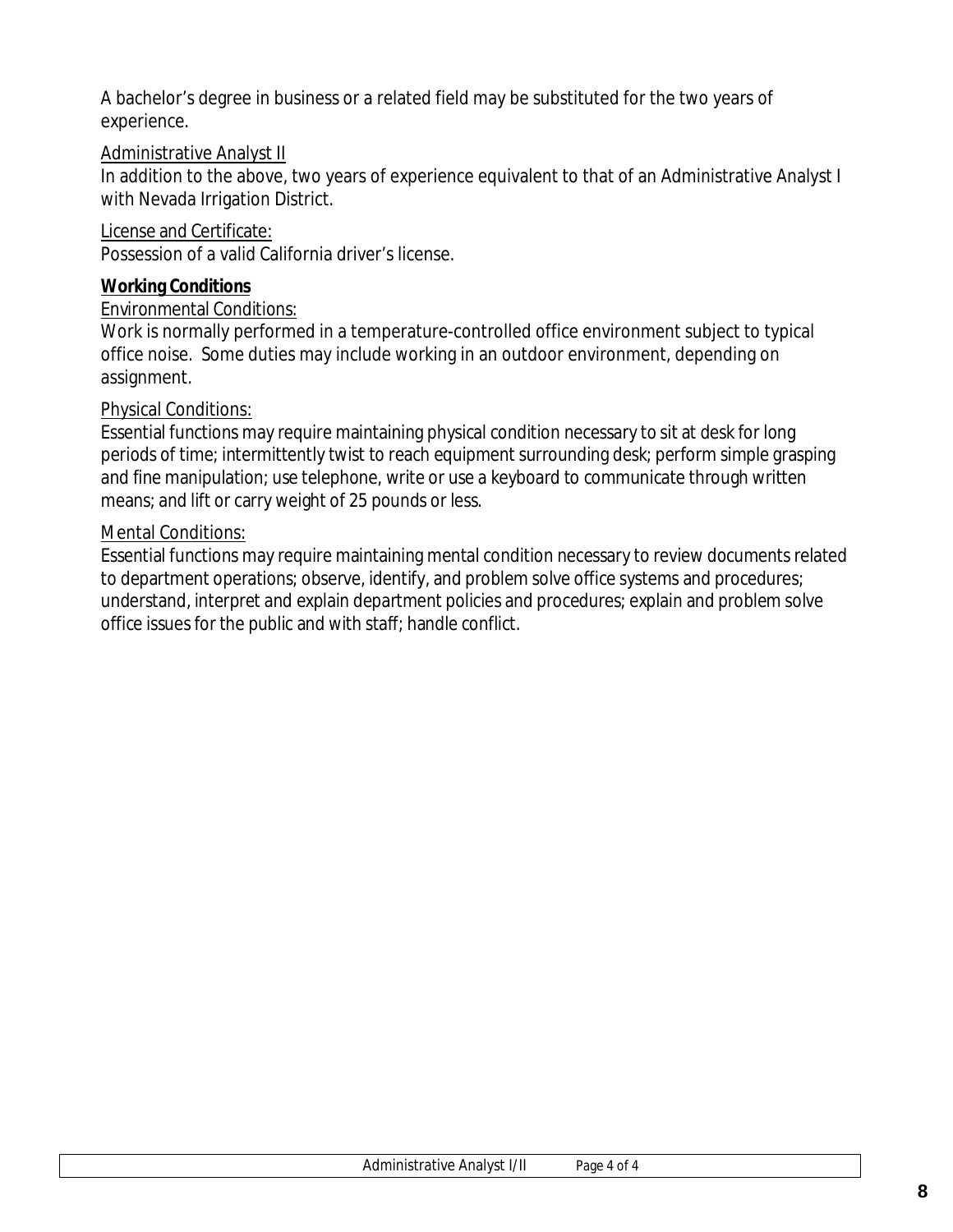| <b>NEVADA IRRIGATION DISTRICT</b><br>Job Description                                                                                                                                                           |                                            |                                           |                            |  |
|----------------------------------------------------------------------------------------------------------------------------------------------------------------------------------------------------------------|--------------------------------------------|-------------------------------------------|----------------------------|--|
|                                                                                                                                                                                                                | Job Title:   Senior Administrative Analyst | Reports To:                               | <b>Assigned Supervisor</b> |  |
| Salary<br>Range:                                                                                                                                                                                               | <b>B36</b>                                 | Approved by<br><b>Board of Directors:</b> | xx/xx/xxxx                 |  |
| <b>FLSA</b><br>Status:                                                                                                                                                                                         | Exempt                                     | Unit:                                     | Supervisor                 |  |
| Class specifications are intended to present a descriptive list of the range of duties performed by employees in the class.<br>Specifications are not intended to reflect all duties performed within the job. |                                            |                                           |                            |  |

# **Definition**

Under general direction, performs highly responsible, complex and extremely sensitive and/or confidential analytical professional and technical activities to support department and management staff. Independently develops, implements and administers assigned program responsibilities, including: budget preparation and financial management, conducts research, performs grant preparation and coordination services, conducts organizational analysis, operational audits, and coordinates activities of assigned department with other departments, and/or outside agencies, supervises other professional and technical staff, and performs other related duties as assigned.

# **Distinguishing Characteristics**

The Senior Administrative Analyst is a professional level class in which the incumbent is expected to independently perform the full scope of administrative analysis, research and management of new and current program activities as assigned. This role is considered the lead and/or specialist level within the Administrative Analyst Series. In the lead assignment, incumbents provide supervision and direction to technical and/or professional level staff, including delegation, direction, and evaluation of assigned work. In the analyst assignment, incumbents work on specialized projects containing a high number of complex, difficult, and sensitive tasks, and assignments. Positions at this level are distinguished from those in the lower classification of Administrative Analyst II by their performance of more difficult and complex work requiring independent judgment and decision-making for more complex departmental issues and based on providing supervision of staff or technical activities.

# **Supervision Received and Exercised**

Receives general supervision from assigned supervisory or management personnel.

May exercise functional and technical supervision of lower-level personnel.

# **Essential Functions Statements**

*Essential and other important responsibilities and duties may include, but are not limited to, the following:*

- 1. Performs complex professional analytical and technical duties related to developing grants, projects, technical assessments, and policy development.
- 2. Coordinates development of department expense and revenue projections, analysis and administration, and develops trend assessments of all budget items.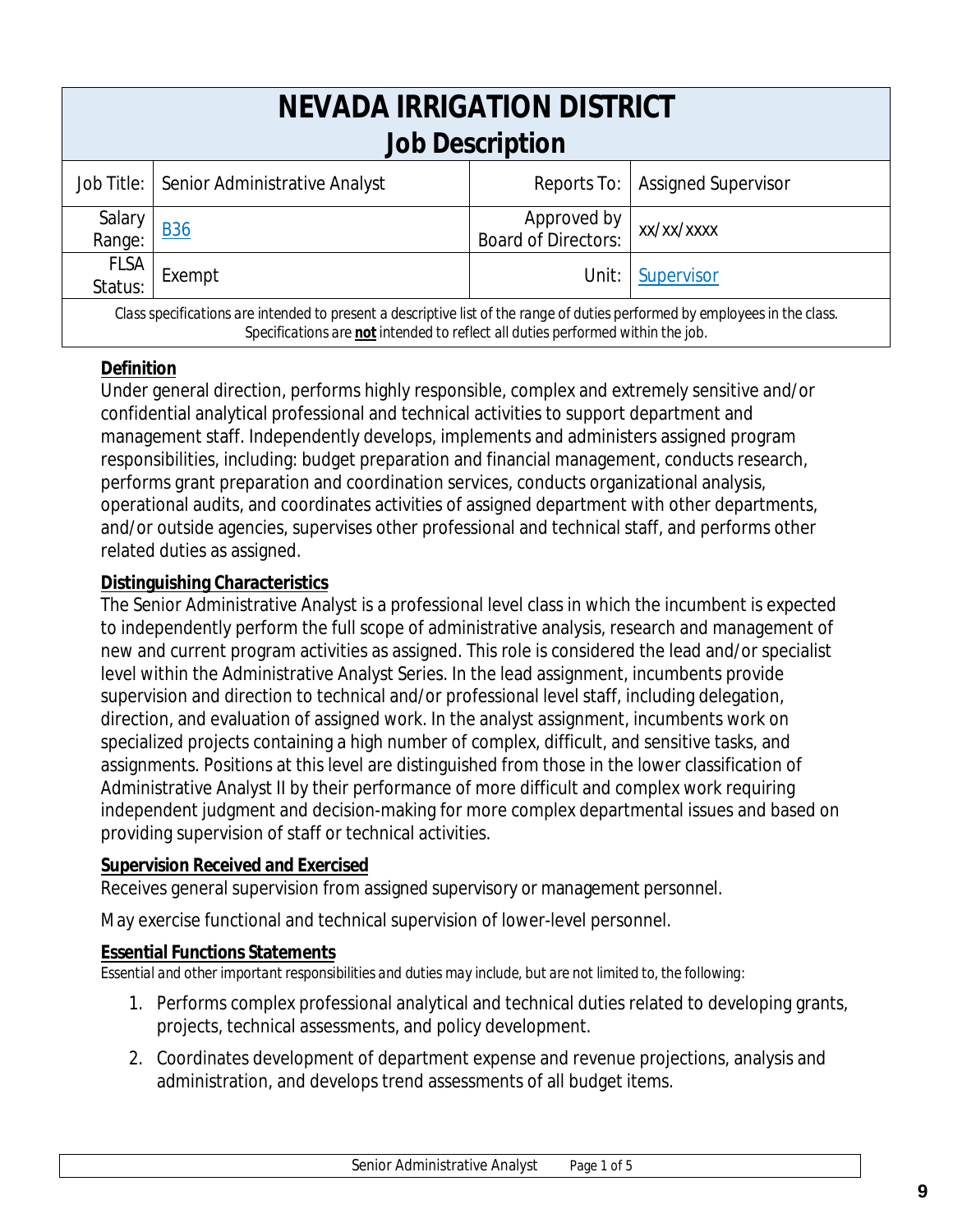- 3. Serves as a project lead over a team responsible for developing and configuring management plans supporting the development of complex programs; and defines and recommends processes for various technical environments.
- 4. Reviews existing and future programs and agreements to ensure efficiency of administration and cost effectiveness. Provides recommendations for improvements.
- 5. Compiles and analyzes information, evaluates options, prepares, and presents recommendations for review by management and may findings directly to the Board of Directors.
- 6. Assists in development and implementation of policies, procedures, goals and objectives.
- 7. Conducts detailed and complex organizational studies pertaining to workflow, time and cost factors, administrative systems, records and filing systems, procedures, staffing levels, and organizational structures to determine potential areas for organizational improvement.
- 8. Oversees a variety of special projects; prepares a wide variety of reports, manuals, procedures, and publications; and conducts policy and legislative analysis.
- 9. Coordinates assigned work with related activities by other departments, governmental organizations and public organizations; and identifies interdepartmental cooperation opportunities.
- 10. Oversees grant services by providing assistance to staff completing grant applications. Works with departments by assisting staff in meeting and understanding grant requirements so all aspect of grant compliance are addressed. Maintains continuing and effective rapport with staff in various local, regional, state and federal offices to ensure timely knowledge of grant related information; negotiates resolutions of eligibility and compliance issues.
- 11. Establishes positive working relationships with representatives of community organizations, state/local agencies and associations, management, staff and the public.
- 12. Represents the District on regional coordination groups.

**Financial/Budget Support:**

- 1. Develops and directs the implementation of goals, objectives, policies and procedures and work standards for the administrative support function of the department.
- 2. Directs departmental operations on fiscal matters, including budget development, monitoring and control, including departmental oversight of financial transactions.
- 3. Oversees and coordinates the development of the department's or multiple departments' operating, capital, and revenue budgets in coordination with other divisions.
- 4. Monitors the budget and takes corrective action at the fund level for multiple enterprise and governmental funds.
- 5. Ensures adherence to codes, applicable laws, regulations and guidelines relating to administrative and financial activities.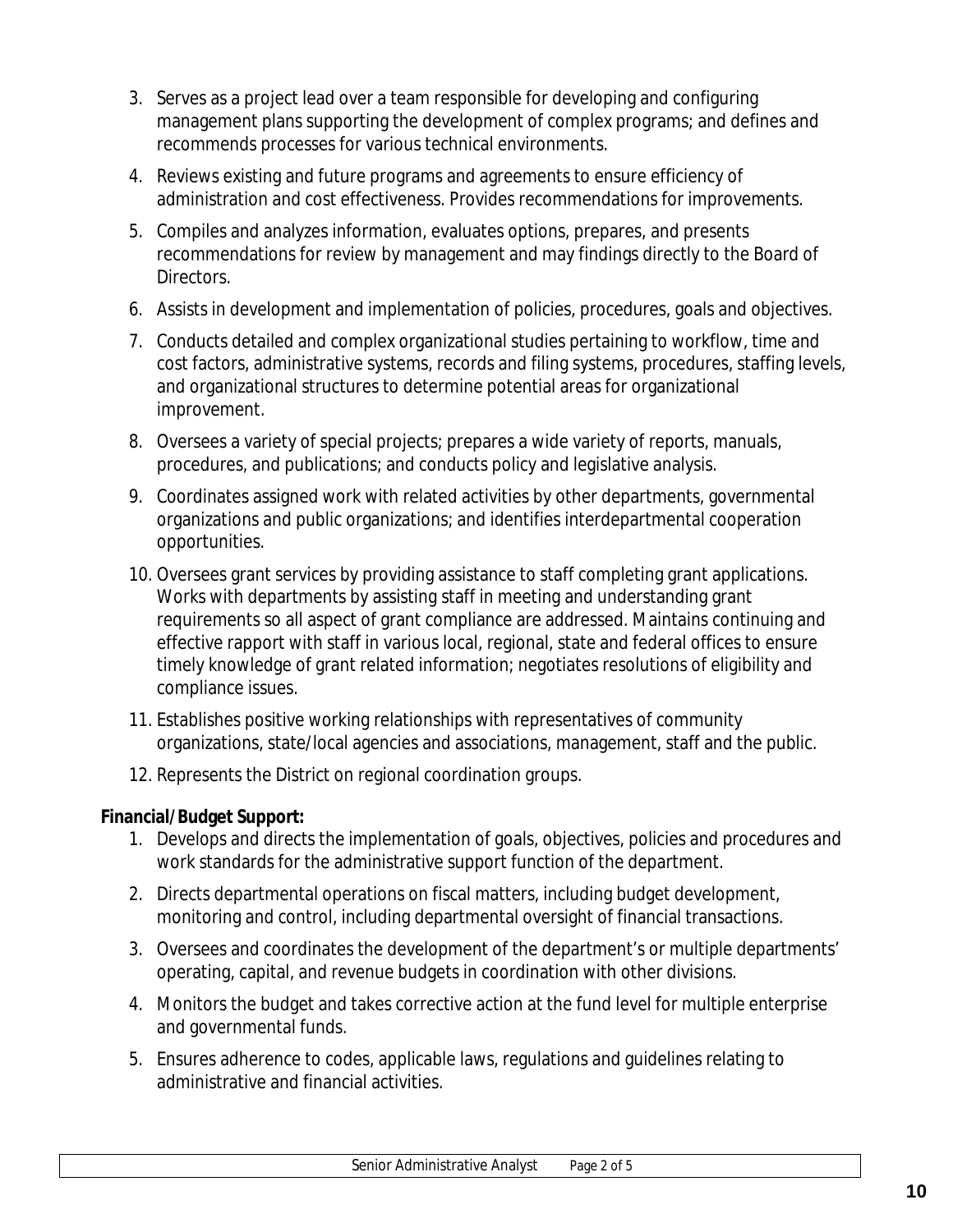- 6. Represents the department in interpreting and explaining financial, administrative and operational plans and documents to District officials, auditors, other agencies and the general public. May train individuals, departments, or groups.
- 7. Coordinates and prepares requests for grant funds and appropriate records and cost reports to various funding agencies.
- 8. Performs analytical work in the development and management of grants and contracts and the management of department level procurement and/or personnel functions, based on established budgets.
- 9. Prepares substantial planning documents such as impact fee studies, long-term operational management plans, and other policy development and implementation studies.
- 10. Establish positive working relationships with representatives of community organizations, state/local agencies and associations, management and staff and the public.

# **Qualifications**

# Knowledge of:

- Principles, practices and methods of administrative and organizational analysis.
- Principles and practices of program and budget development and implementation.
- Grant writing and administration.
- Public administration policies and procedures.
- Principles, structuring and organization of municipal agencies.
- Methods and techniques of supervision, training, evaluation and motivation.
- Basic principles of mathematics.
- Applicable federal, state and local laws, codes and regulations.
- Methods and techniques of scheduling work assignments.
- Standard office procedures, practice and equipment; modern office equipment including a computer and applicable software.
- Methods and techniques for record keeping and report preparation and writing.
- Proper English, spelling and grammar.

# Ability to:

- Analyze financial budgetary, administrative, operational and organizational problems, evaluate alternatives and reach sound conclusions and communicate results with management, staff, and/or the public.
- Develop and coordinate work programs and grants.
- Develop and administer a budget.
- Prepare clear and concise administrative documents and reports.
- Research, compile, analyze, interpret and prepare a variety of fiscal, statistical and administrative reports.
- Implement, explain and apply applicable laws, codes and regulations.
- Train, supervise and motivate assigned staff.
- Read, interpret and record data accurately.
- Perform mathematical calculations quickly and accurately.
- Make adjustments to standard operating procedures to improve effectiveness and comply with regulatory changes as appropriate.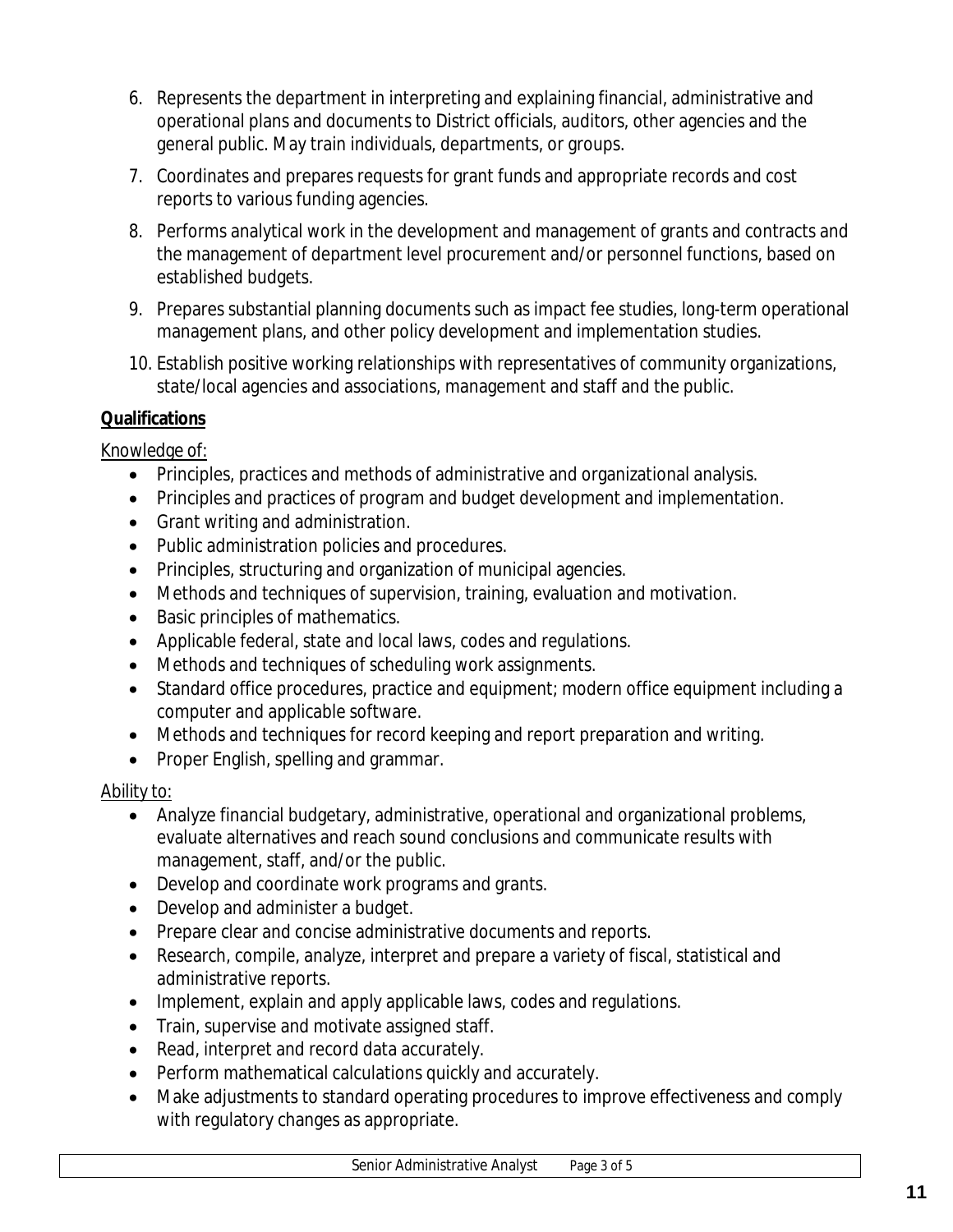- Organize, prioritize and follow-up on work assignments.
- Work independently and as part of a team.
- Make sound decisions within established guidelines.
- Train individuals, departments, or groups in areas pertaining to expertise (i.e. financial, personnel, research) analyze a complex issue, develop and implement an appropriate response.
- Communicate clearly and concisely, both orally and in writing, establish and maintain effective working relationships.
- Operate an office computer and variety of word processing, spreadsheet, presentation, financial and other software applications. Develop, analyze, proofread and maintain Excel spreadsheets.

#### Responsibility to:

- Obey safe work practices, procedures, and regulations including wearing protective equipment and safety devices.
- Operate equipment in a careful and safe manner.
- Acknowledge the use of safeguards by other employees.
- Report any removal, displacement, damage, destruction, or tampering of safety devices, safeguards, notices or warnings.
- Report any safety risks or hazards to your supervisor or other management personnel.
- Report to your supervisor or other management personnel any work assignment that you feel would require you to perform the work in an unsafe manner.

#### **Experience and Education Guidelines**

*Any combination of experience and education that would likely provide the required knowledge and abilities is qualifying. A typical way to obtain the knowledge and abilities would be:*

#### Experience:

Equivalent of seven years of directly related analyst experience, including two years of project management experience.

#### Education:

Bachelor's degree in business, public administration or a related field. A Master's degree in a related field is highly desirable.

#### License and Certificate:

Possession of a valid California driver's license.

#### **Working Conditions**

#### Environmental Conditions:

Work is normally performed in a temperature-controlled office environment subject to typical office noise. Some duties may include working in an outdoor environment, depending on assignment.

#### Physical Conditions:

Essential functions may require maintaining physical condition necessary to sit at desk and/or stand at counter for long periods of time; intermittently twist and reach office equipment; write and use keyboard to communicate through written means; run errands as required; lift or carry weight of 25 pounds or less.